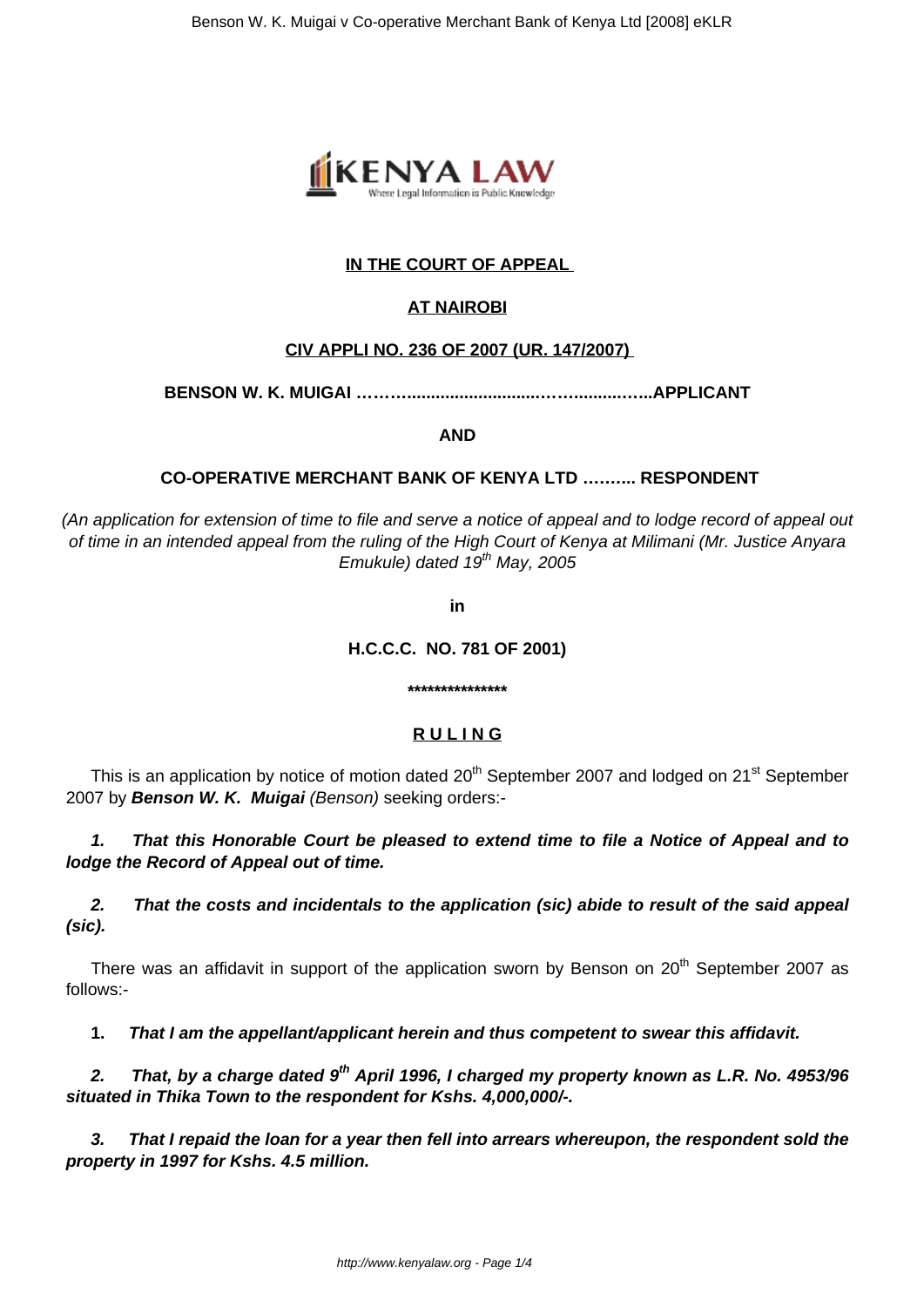**4. That after the sale, the respondent did not give an account statement to indicate that there was any balance outstanding. After 3 years its advocates sent me a demand letter for Kshs. 6,271,561.20. The respondents then filed HCCC No. 781 of 2001 claiming sum of Kshs. 8,616,786.45 "BWKM 1"**

**5. That, I am informed by my advocate on record, which information I verily believe to be true, that the respondents filed an application dated 16th February 2004 seeking to strike out the defence. Annexure "BWKM 2".**

**6. That, I am informed by my advocate on record, which information I verily believe to be true, that the application was heard on 7th April 2005 and that by a ruling delivered on 19th May 2005, the defence was struck out and the judgment entered as prayed in the plaint. Annexure "BWKM 3".**

**7. That I did not know of the foregoing until 20th May 2005, when I received a letter from my advocates dated 20th May 2005 informing me of the ruling. "BWKM 4".**

**8. That, after receiving this letter, I could not give instructions as I fell seriously ill being hypertensive and diabetic and my health has since then deteriorated. In the circumstances, the delay was not intentional. "BWKM 5".**

**9. That I am informed by my advocates on record which information I verily believe to be true that the learned Judge misdirected himself in failing to find that the defence raised triable issues inter alia, the failure by the respondents to give an account before and after the sale of the charged property, the terms and conditions of the loan facility, whether the plaintiff should charge interest after July 1997 and whether the doctrine of estoppel applies.**

**10. That the respondent is now claiming Kshs. 20,463,866.45 which amount is quite substantial and I stand to suffer irreparably if the orders sought are not granted. Annexture "BWKM6"**

**11. That, I believe that the intended appeal has high chances of success.**

**12. That, I believe that no prejudice will be occasioned to the respondent if the orders sought are granted.**

**13. That, it is fair and just to grant the orders sought.**

### **14. That, all the facts deponed to herein are true to the best of my knowledge and belief."**

The **length of delay** sought to be excused is from 14 days after the date of delivery of Emukule J. ruling striking out Benson's defence on 19<sup>th</sup> May 2005 to the date of the current application being 20<sup>th</sup> September 2007 which is approximately two years and three and a half months. Benson deponed that he did not know of the striking out of the defence until 29<sup>th</sup> May 2005 when he received his advocate's letter dated 20<sup>th</sup> May 2005 informing him of the ruling which letter simply stated that "Your defence in **this matter has been struck off and judgment entered against you as prayed. Please get in touch with us urgently for further instructions."**

It was after receiving that letter that Benson claims to have fallen seriously ill being hypertensive and diabetic. **Dr. Kiama Wangai** issued a certificate addressed to whom it may concern dated **11th**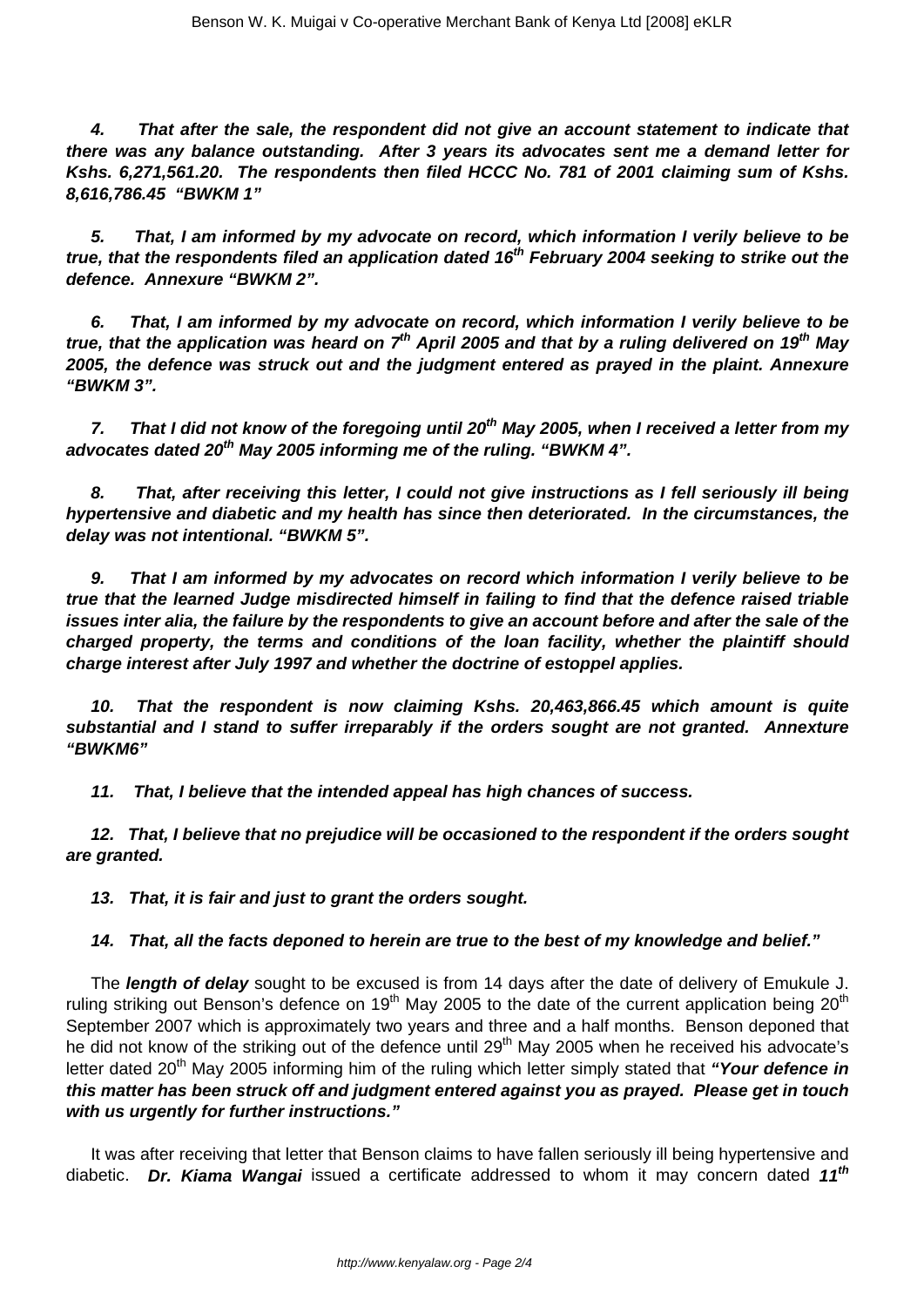**September 2007** in which he certified that :-

**"the above named patient has been followed in this clinic suffering from hypertension and diabetes. These two problems have been from 1995. They are exacerbated (sic) by stress psychological mostly emanating from his business. He has had to be on bed rest and medication for long to control the condition. He is stable, not for long and the symptoms reappear. He is currently relatively stable.**

**He is on strict rest from routine business work. And instructed to adhere to medication.**

**I hope you find the information helpful.**

**Yours sincerely,** 

### **Dr. Kiama Wangai"**

I have come to the conclusion that this doctor's certificate goes some considerable way towards explaining why Benson failed to act promptly on two occasions: the first being when he allowed the loan repayments to fall into arrears leading to the sale of the charged property and the second being when he learnt that the learned Judge had struck out his defence rendering it necessary to give prompt instructions to his advocate as to whether or not to apply for an extension of time to mount an appeal against the Emukule J. ruling striking out his defence.

The length of delay sought to be excused is certainly substantial but this is not one of those cases where it can be said that there is no chance of an appeal succeeding so that granting an extension would be to act in vane.

I have taken into consideration the submissions of both counsels for the applicant and counsel for the respondent on the likelihood of prejudice that will or will not be suffered if the extension is granted. Mr. Orenge learned counsel for the applicant

submitted that there would be no prejudice to the respondent which is a large commercial bank to which the delay will not cause prejudice to such a Bank.

Mr. Kariuki, in his brief reply on behalf of the respondent Bank, submitted that to deny the Bank the fruits of a judgment given in 2005 would grossly prejudice the Bank.

My discretion in deciding applications of this nature is unfettered but must be exercised judicially and having taken into account all of the above I have reached the conclusion that the extension sought should be granted.

I therefore hereby order that the time for lodging a notice of appeal against the ruling of Emukule J. dated and delivered on 19<sup>th</sup> May 2005 be extended to expire fourteen days from the delivery of this ruling and must be served on the respondent within seven days of the lodging of the notice in accordance with **rule 76** of the Court of Appeal Rules.

The costs of this application shall be in the intended Appeal.

# **Dated and delivered at Nairobi this 15th day of February, 2008.**